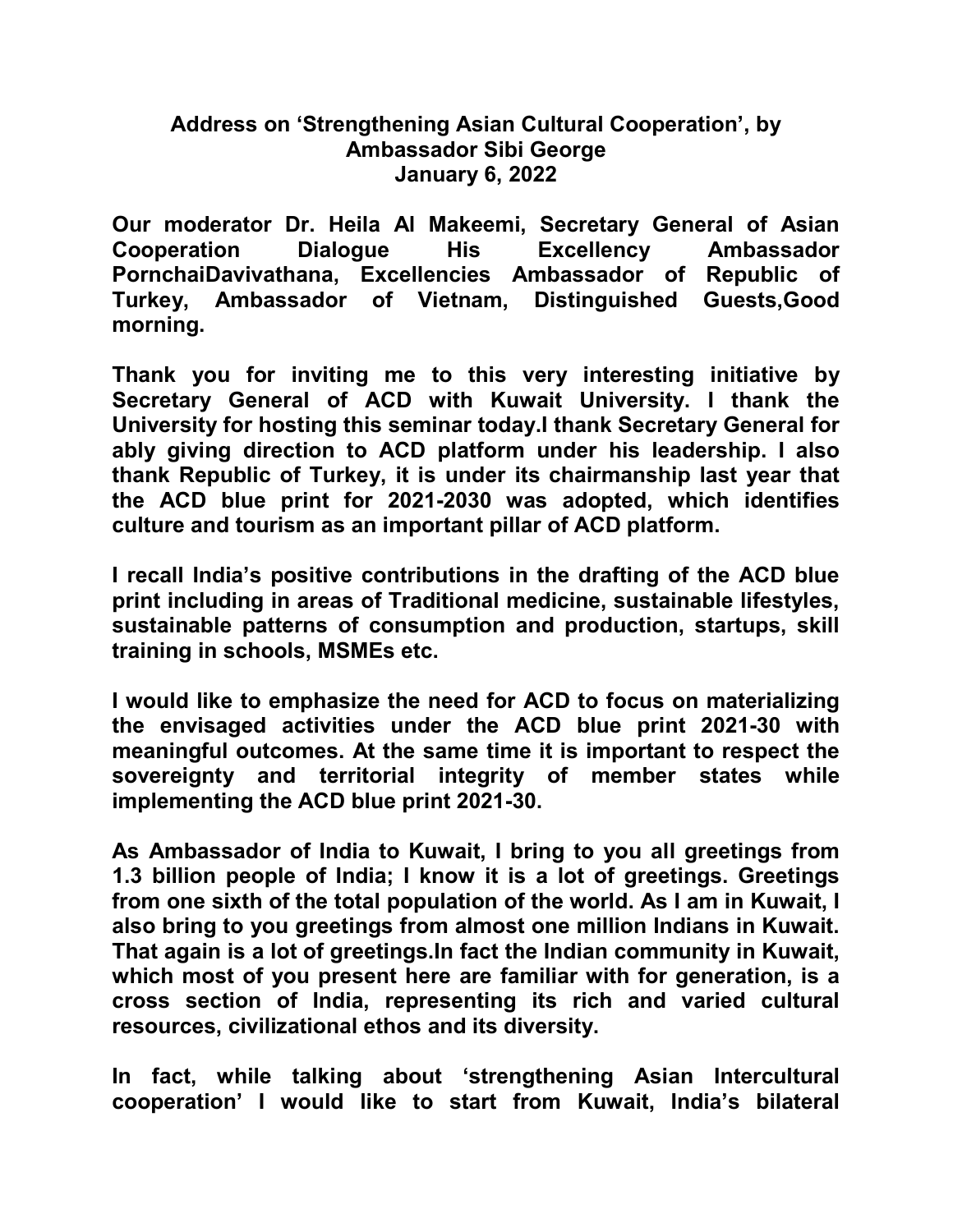engagement with Kuwait.Our cultural engagement with Kuwait is deep rooted, spanning over several decades. In fact our Kuwaiti friends, several generations ago, travelled across the Arabian Sea for trade and business. That engagement contributed immensely in strengthening our relationship. We can see the symbols of that cultural engagement at various levels. The wooden boat, Dhow, is a symbol of our cultural engagement. The similarity in our food is another best example of the cultural engagement of India and Kuwait.

This year we are celebrating the  $60<sup>th</sup>$  anniversary of the establishment of diplomatic relations between India and Kuwait, we are organizing a series of cultural engagement spanning over a year. My objective is to organize 600 events in Kuwait during the 60<sup>th</sup> anniversary celebrations with the participation of our Kuwaiti friends.A series of joint events are planned covering the entire spectrum of culture, art and letters with National Council of Culture, Arts and Letters (NCCAL). It has music activity days, cultural weeks covering Indian movies, culture performances, seminar on historic relations between two countries, seminar on wellness tourism opportunities, joint musical evenings, joint activities on antiquities and maritime trade routes, clothing exhibition, pottery exhibition, symposium on the connect between India and Kuwaiti cuisines, currency and jewelry exhibitions and so on. Another example is the movies, Indian movies are continued to be shown in Kuwaiti theaters and homes.

We also have MoU on cultural cooperation with Kuwait and is finalizing a CEP cultural exchange program for the next four years. This engagement with Kuwait is exactly the way our engagement with other GCC countries in the Gulf region which is part of our extended neighborhood. What I said about Kuwait is similar to our engagement with other Gulf countries.It is also similar to our East as well. India has a very active Act East Policy which is contributing in building our engagement with East Asia, South East Asia including Thailand and Vietnam, both present on the dais today.

I would like to highlight three important institutions of India:ICCR – Indian Council for Cultural Relations; which is under the Ministry of External Affairs which has several initiatives to develop cultural engagement including scholarships to foreign students to study in India. Ministry of Culture of India which is spearheading cultural